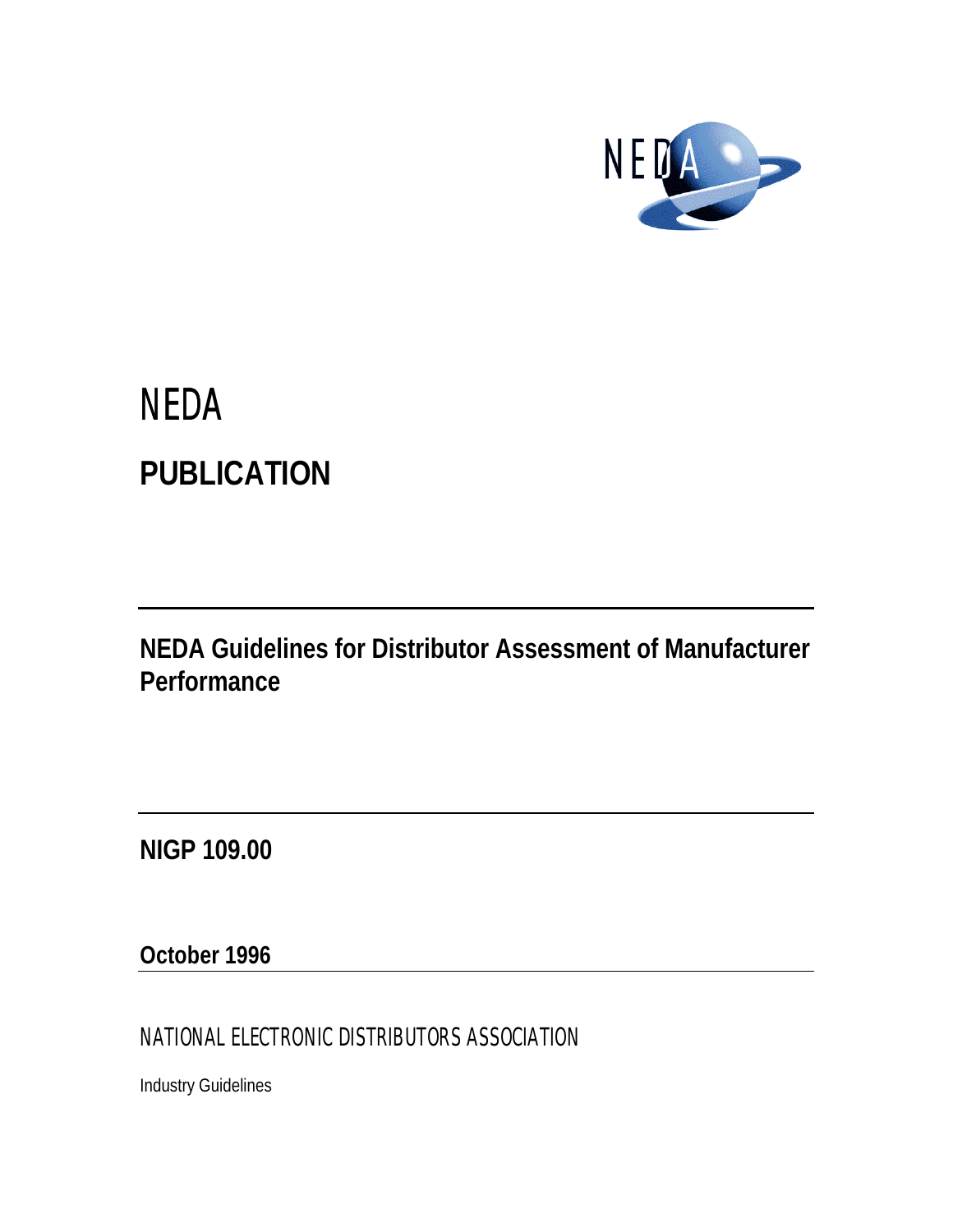# **NOTICE**

NEDA Industry Guidelines and Publications contain material that has been prepared, progressively reviewed, and approved through various NEDA-sponsored industry task forces, comprised of NEDA member distributors and manufacturers, and subsequently reviewed and approved by the NEDA Board of Directors. After adoption, efforts are taken to ensure widespread dissemination of the guidelines. NEDA reviews and updates the guidelines as needed.

NEDA Industry Guidelines and Publications are designed to serve the public interest, including electronic component distributors, through the promotion of uniform and consistent practices between manufacturers and distributors resulting in improved efficiency, profitability, product quality, safety, and environmentally responsible practices. Existence of such guidelines shall not in any respect preclude any member or non-member of NEDA from adopting any other practice not in conformance to such guidelines, nor shall the existence of such guidelines preclude their voluntary use by those other than NEDA members, whether the guideline is to be used either domestically or internationally.

NEDA does not assume any liability or obligation whatever to parties adopting NEDA Industry Guidelines and Publications. Each company must independently assess whether adherence to some or all of the guidelines is in its own best interest.

Inquiries, comments and suggestions relative to the content of this NEDA Industry Guideline should be addressed to NEDA headquarters.

Published by

# NATIONAL ELECTRONIC DISTRIBUTORS ASSOCIATION 1111 Alderman Drive, Suite 400 Alpharetta, GA 30005 (678) 393-9990

Copyright 1996

Printed in U.S.A.

All rights reserved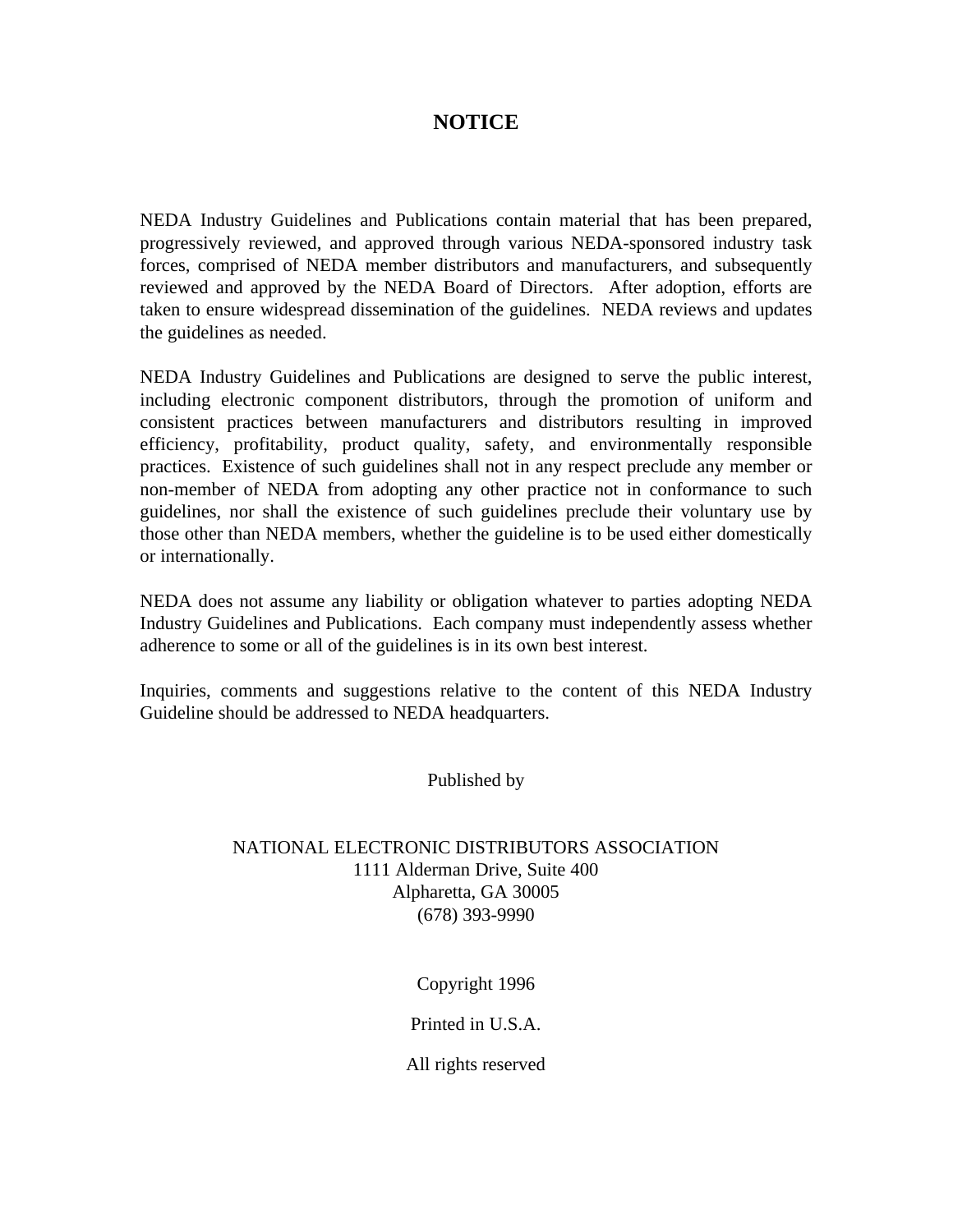NEDA thanks the following distributors and manufacturers for their participation in the task force which developed these guidelines:

Advanced Micro Devices Allegro Microsystems Altera Corporation Avnet Inc. Arrow Electronics, Inc. Bell Industries, Inc. Intel Corporation Lucent Technologies Motorola SPS National Semiconductor Corporation Philips Semiconductors Pioneer-Standard Electronics, Inc. Texas Instruments-Semis. Wyle Electronics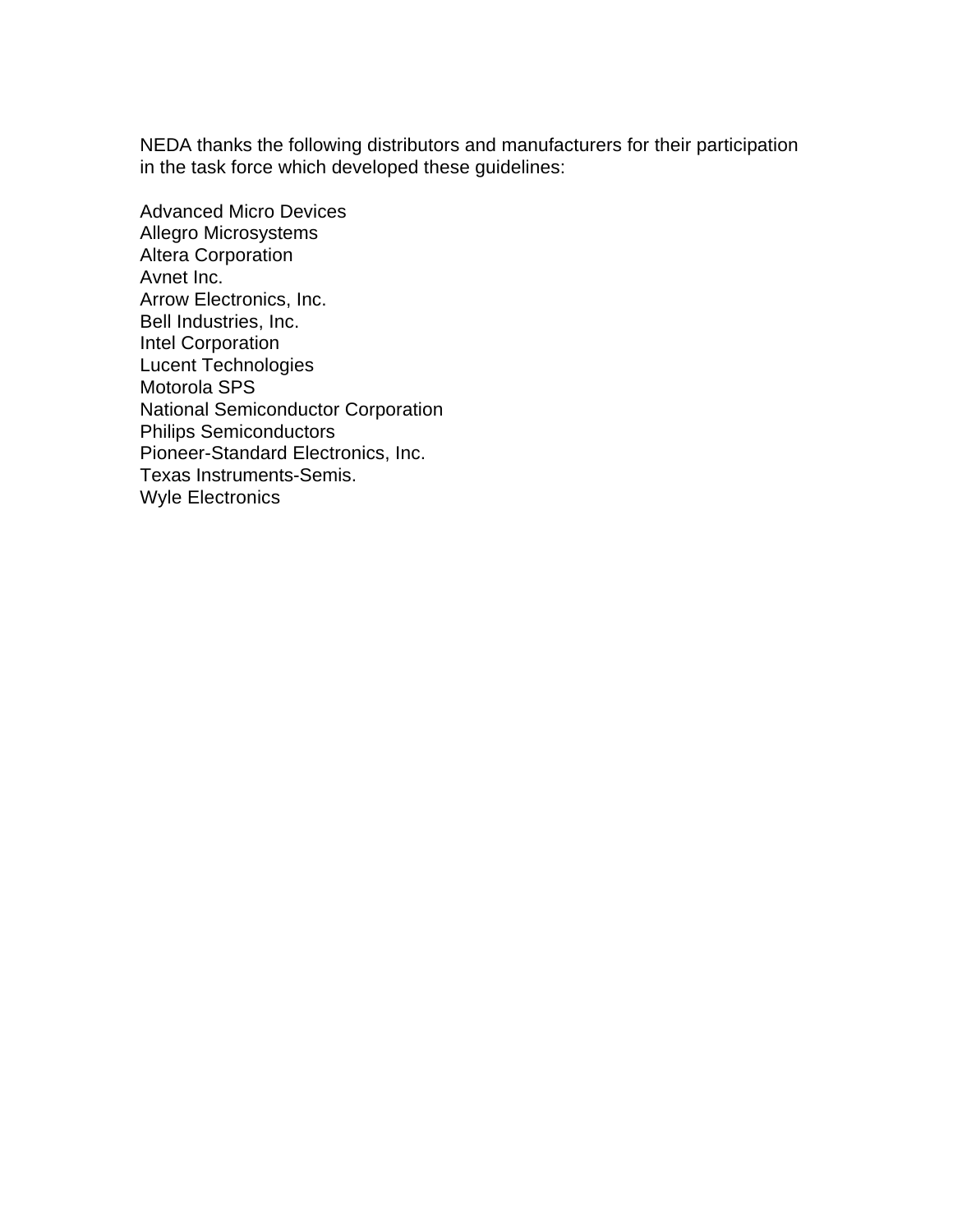# **GUIDELINES FOR DISTRIBUTOR**

# **ASSESSMENT OF**

# **MANUFACTURER'S PERFORMANCE**

# **1.0 INTRODUCTION**

In order for distributors to continue to comply with the increasing quality and on-time delivery requirements and expectations of the endcustomers, it is becoming increasingly important that products supplied by manufacturers comply with distributors' requirements and expectations. It is also important to manufacturers that they receive, from distributors, accurate, timely, and consistent feedback on performance to use in improving quality and on-time delivery performance.

Clearly defined rating and reporting criteria are critical for both the manufacturer and distributor to ensure that data is effectively used to drive improvement efforts and thereby better service the end-customer.

# **2.0 SCOPE**

This document establishes guidelines for the reporting of various performance measurements (Quality, On-Time Delivery, Corrective Action Requests) from the distributor to the manufacturer. These measures are to be used as a basis for continuous improvement, improved customer satisfaction, and to satisfy the requirements of ISO 9000.

# **3.0 REFERENCE DOCUMENTS**

ISO 9000 Series of Standards

# **4.0 DEFINITIONS**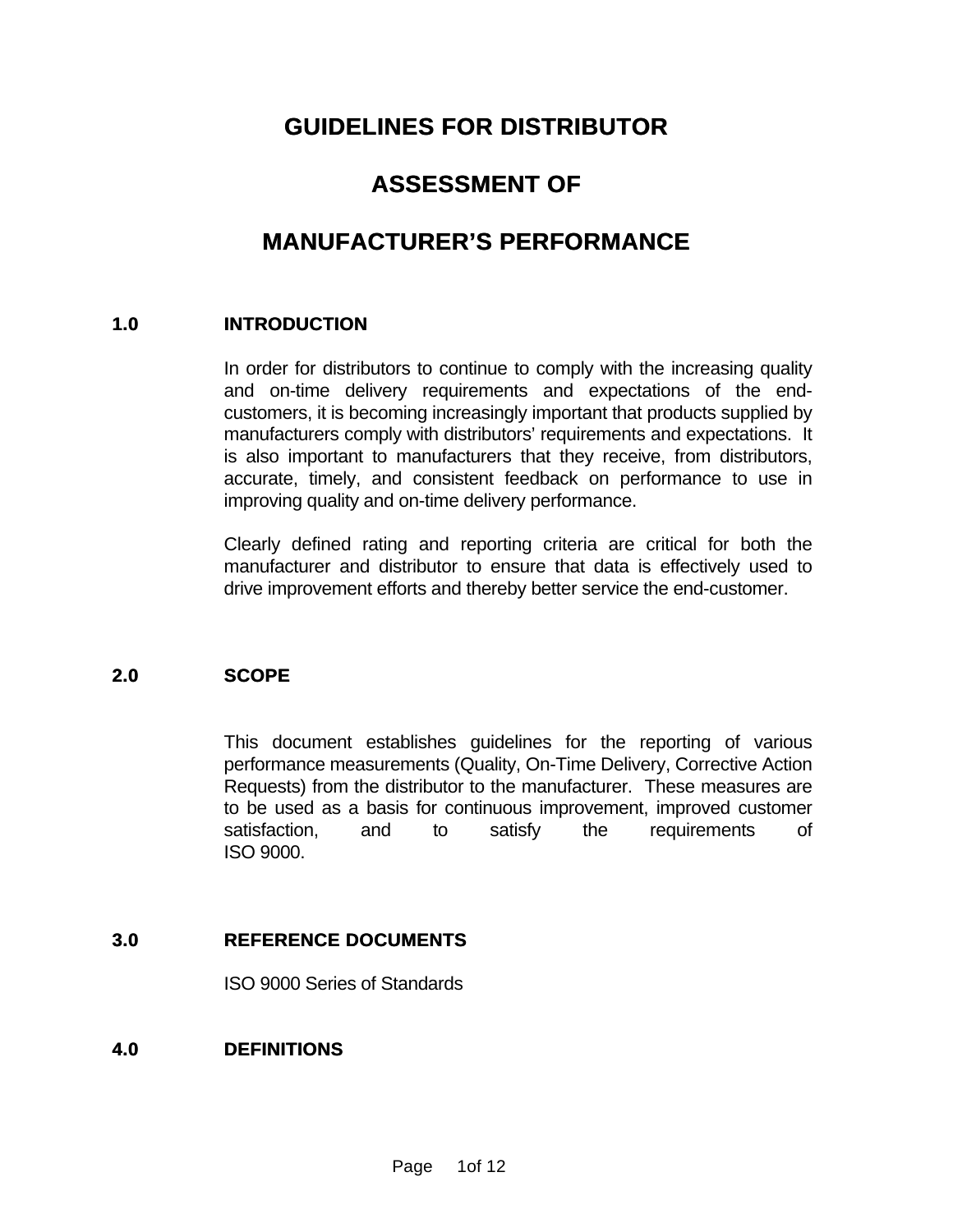# **Corrective Action Requests**

Corrective Action Requests are formal requests from distributors to manufacturers requiring an investigation into the root cause of a specific quality problem and an implemented corrective action by the manufacturer to prevent recurrence of the problem. Corrective Action Requests must be responded to in writing by the agreed upon due date.

# **Corrective Action Request Responsiveness**

Measure of manufacturer's performance on timeliness and adequacy of responses to Corrective Action Requests.

# **Due Date**

Actual date order is expected to be received at distributor. The due date may be one or more of the following:

- distributor request (required) date date provided by distributor to manufacturer on when order can be expected to arrive on distributor's dock
- ü original manufacturer's commitment (acknowledged) date date originally provided by manufacturer to distributor on when order can be expected to arrive on the distributor's dock
- latest manufacturer's commitment (acknowledged) date the latest or most up-to-date commitment date provided by manufacturer after changes have been made

# **On-Time Delivery**

Measure of manufacturer's performance of delivering orders within distributor's on-time delivery window.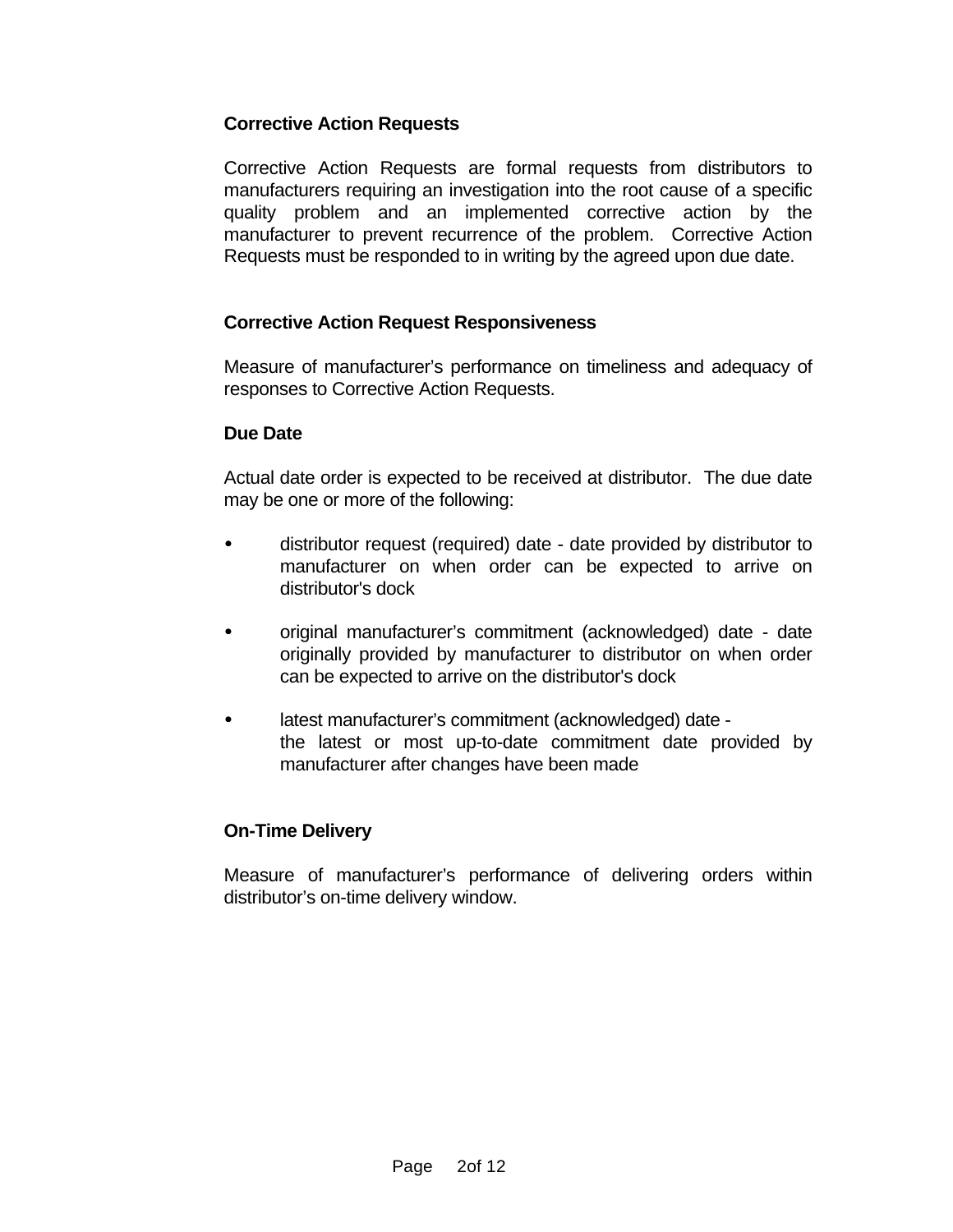# **On-Time Delivery Window**

Range of days before and after due date for which orders received will be considered on-time.

- On-Time order received within delivery window
- Early order received before delivery window
- Late order received after delivery window

# **Quality- Product**

Measure of manufacturer's performance on visual/mechanical and electrical quality of the product, based on returns from distributor customers.

# **Quality-Receiving/In-Process**

Measure of manufacturer's performance on the quality of order based on receiving and in-process inspections performed by distributor.

# **5.0 GUIDELINES**

# **5.1 GENERAL**

Distributor assessment reporting systems are categorized as follows:

- 1) Quality Receiving/In-Process
- 2) Quality Product
- 3) On-Time Delivery
- 4) Corrective Action Request Responsiveness

Distributor's rating criteria guidelines in each of these categories are summarized below. These guidelines specify recommended requirements for distributor reporting systems. Additional measurements may be reported as agreed upon by the distributor and manufacturer.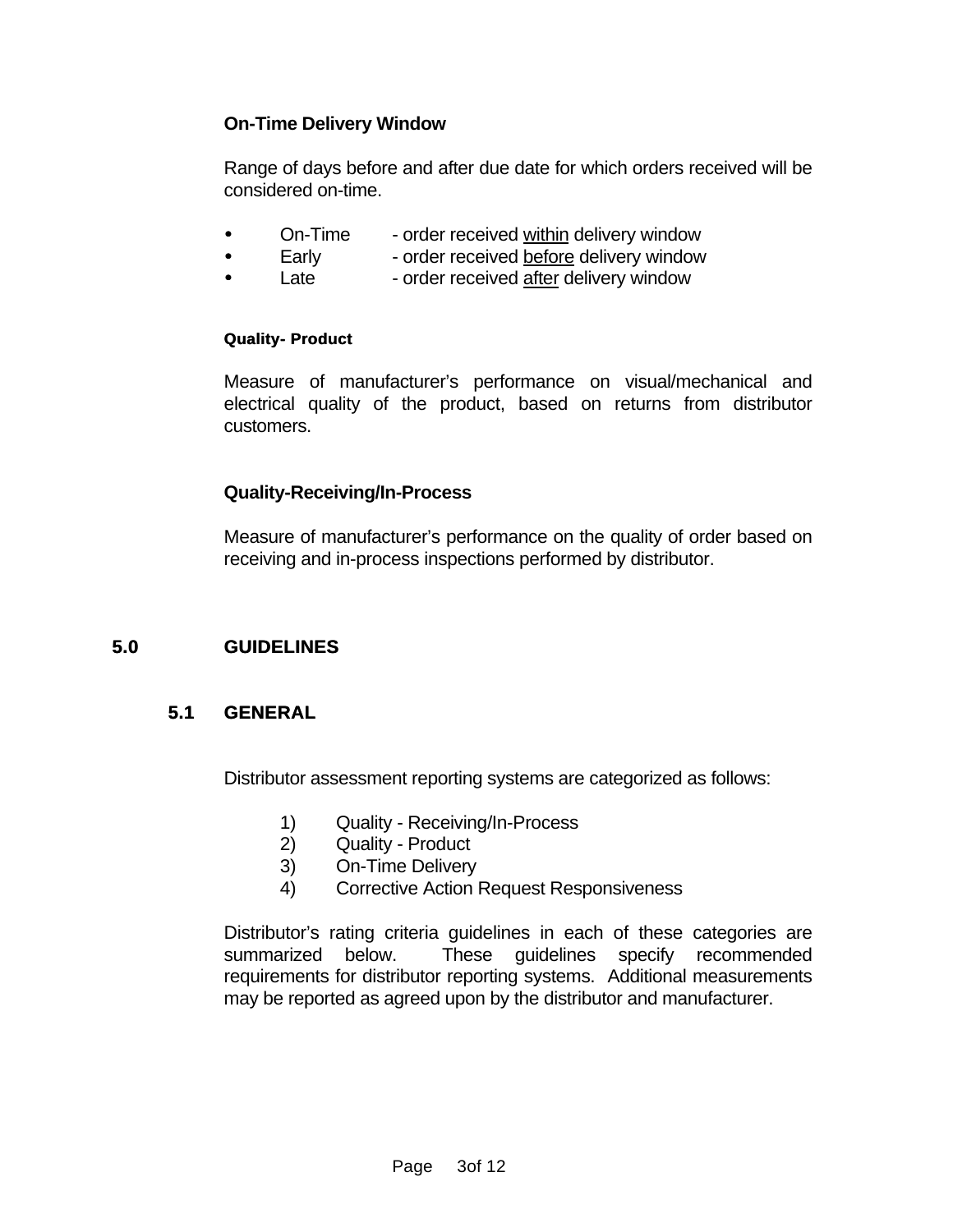In all cases the rating criteria and measurements must be clearly defined by the distributor and communicated to the manufacturer. These definitions may be included as part of the reports or in a separate handbook.

Report format may vary among distributors, but both summary and detail reporting should be provided as described below.

# **5.2 QUALITY- RECEIVING/IN-PROCESS**

This measure is based on the distributor's receiving and in-process inspection of the manufacturer's product.

Recommended information to be included as follows:

# **SUMMARY REPORTING**

- ü manufacturer's name
- time period measured
- number of line items received/inspected
- number of line items rejected
- ü percentage of line items rejected or rejects per line items received
- pareto chart of reject reasons

# **DETAIL REPORTING**

- specific P.O. numbers rejected
- date P.O. is received
- part number rejected
- quantity rejected
- reasons for rejections
- descriptions of rejections
- **NOTE:** Reasons for rejections may include, but are not limited to, the following:
	- wrong parts
	- mixed parts
	- short shipment
	- over shipment
	- damaged product
	- improper packaging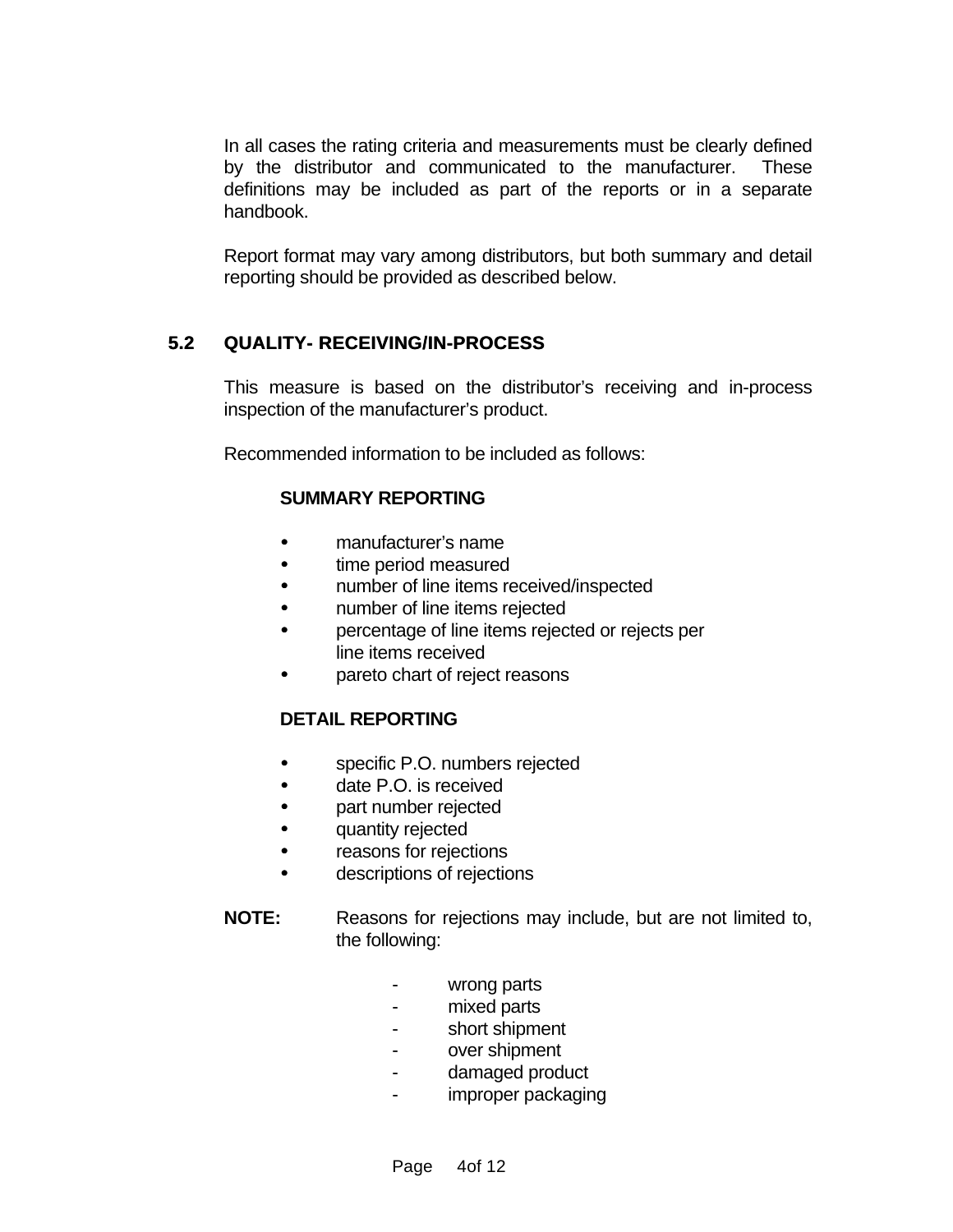- no packing slip
- improper labeling
- duplicate shipment
- old date code
- no documentation
- incorrect documentation

#### **OPTIONAL REPORTING**

- PPM data
- supplier's trend data
- supplier ranking
- manufacturer's sales order number
- ü manufacturer's lot number

# **5.3 QUALITY- PRODUCT**

This measure is based on manufacturer's performance for the visual/mechanical and electrical quality of the product on returns from distributor's customers.

Recommended information to be included is as follows:

# **SUMMARY REPORTING**

- manufacturer's name
- time period measured
- number of manufacturer's line items shipped to distributor customers
- number of line items returned due to customer-reported errors
- percentage of line items returned or returns per line items shipped
- pare to chart of reject reasons

# **DETAIL REPORTING**

- part numbers returned
- quantity returned
- distributor RMA number
- date RMA issued
- reasons for returns
- descriptions of returns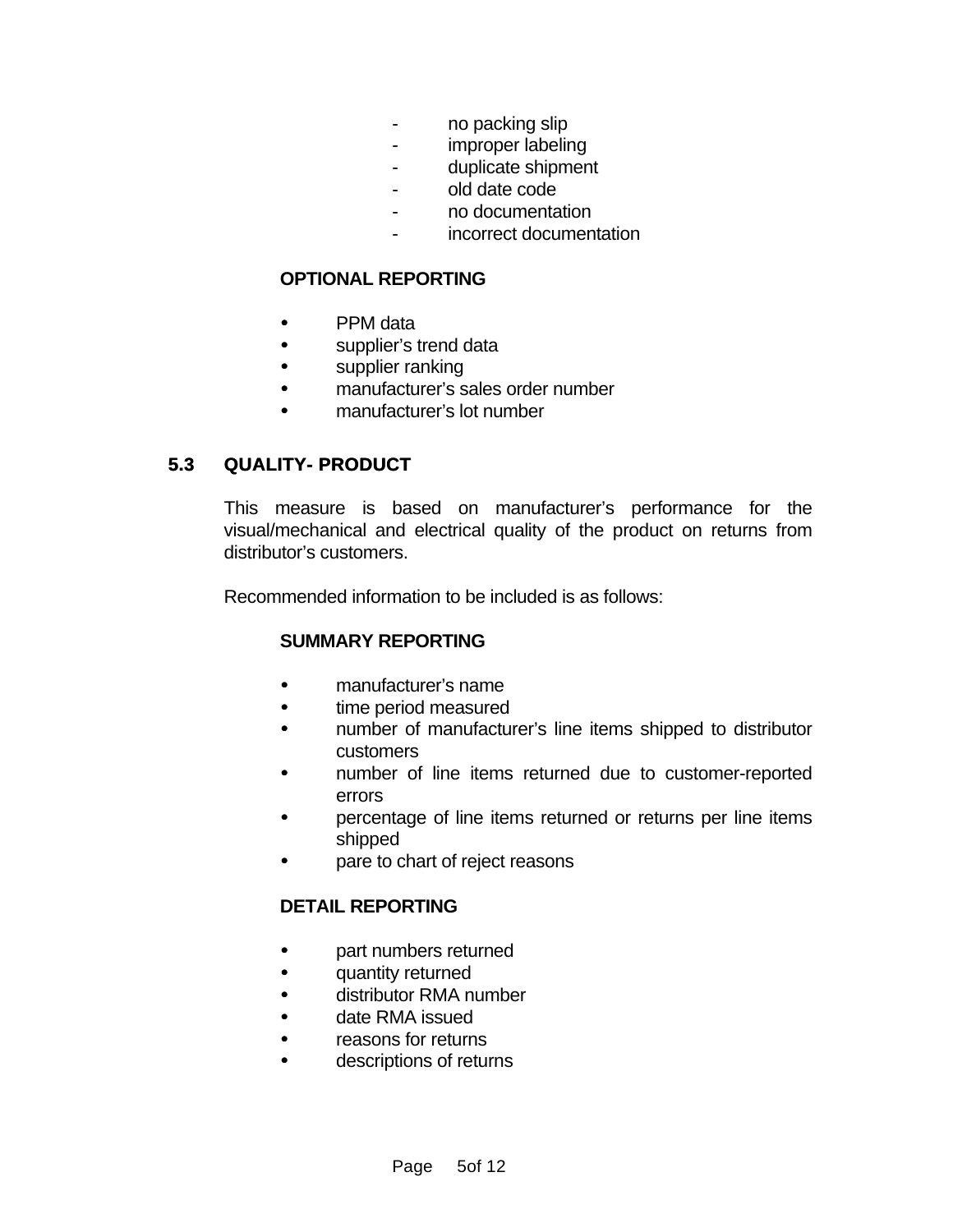- **NOTE:** Reasons for returns may include, but are not limited to, the following:
	- DOA
	- functional/electrical failure
	- solderability
	- cosmetic defect
	- tolerance defect
	- wrong/mixed parts in manufacturer's sealed package
	- wrong/mixed date codes
	- improper manufacturer's packaging

# **OPTIONAL REPORTING**

- ü manufacturer's RMA number
- PPM data
- ü end customer names
- sales order numbers
- purchase order numbers
- supplier trend data
- supplier's ranking

# **5.4 ON-TIME DELIVERY**

This measure is based on manufacturer's delivery performance to the distributor on-time delivery window.

Recommended information to be included is as follows:

# **SUMMARY REPORTING**

- manufacturer's name
- time period measured
- number of line items received/expected
- ü number of line items received "on-time"
- ü percentage of line items received "on-time"

# **DETAIL REPORTING**

- number of line items early, late, and on-time
- percentage of line items early, late, and on-time
- additional detail on specific P.O. numbers, part numbers, and quantities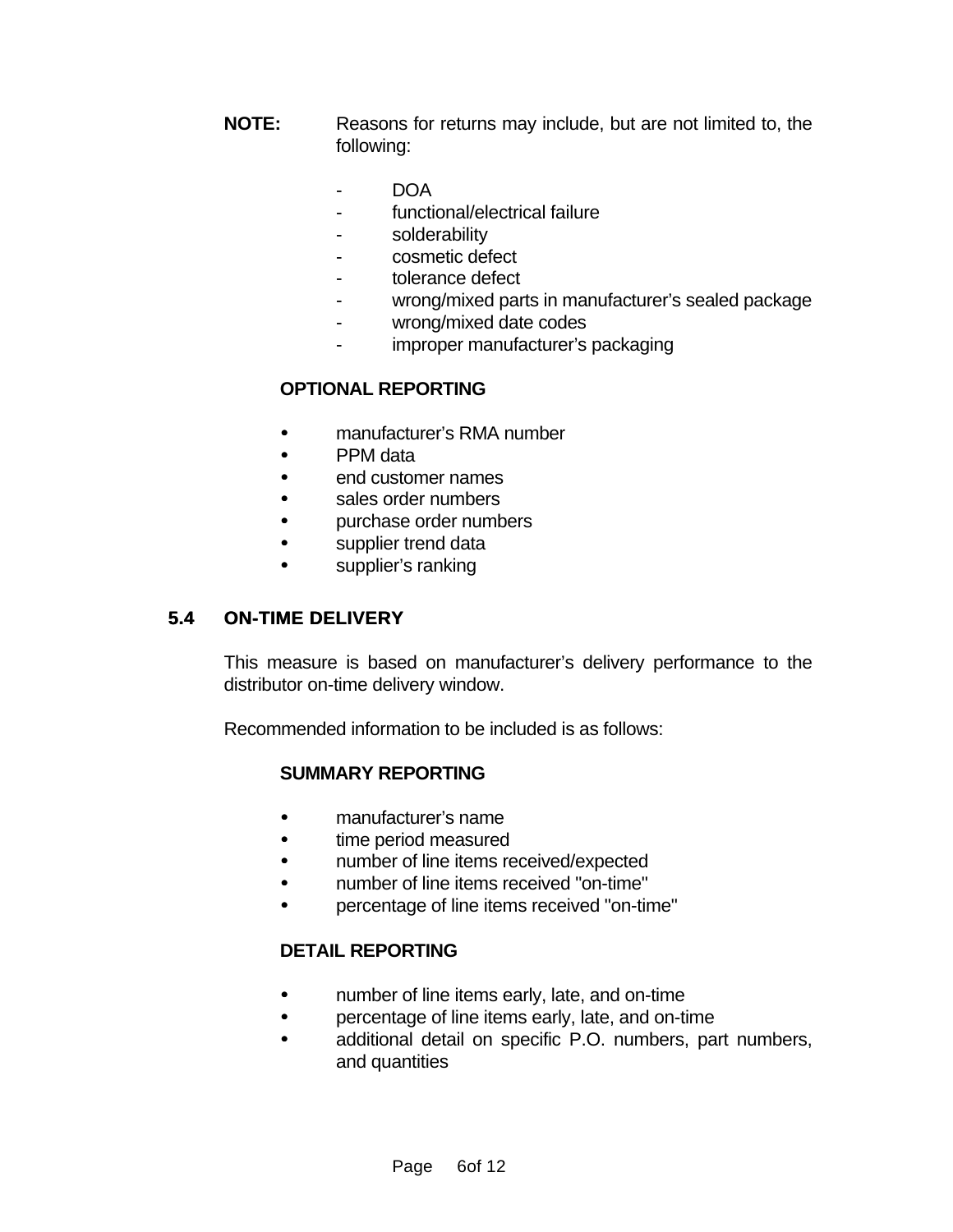# **OPTIONAL REPORTING**

- separate on-time delivery percentages for original commitment date, latest commitment date, and distributor's request date
- number of manufacturer/distributor changes (push-ins, pullout, quantities, etc.)
- "ranges" of manufacturer's deliveries (e.g.: X% 0-3 days late, Y% 4-6 days late, etc.)
- ü number/percentage of open orders and delinquencies
- supplier trend data
- supplier's ranking

As the criteria used to measure manufacturer on-time delivery performance is generally different among distributors and more complex than the quality measurements, the distributor must define and communicate the following to the manufacturer (see paragraph 5.7):

- ü on-time delivery "rules", i.e. which date (original commitment, latest commitment, distributor's request) is used to determine measurement
- what factors will affect the date used (push-ins, pull-outs, "split" orders, ASAP orders)
- distributor's delivery window (days early/days late)
- whether date used is distributor's "on dock" date or manufacturer's "ship" date
- what constitutes delinquencies and how they are measured
- how orders with multiple manufacturer's commitment dates are factored into the rating
- how partial shipments will be measured

These definitions should be contained within the reports or summarized in a separate handbook.

# **5.5 CORRECTIVE ACTION REQUESTS**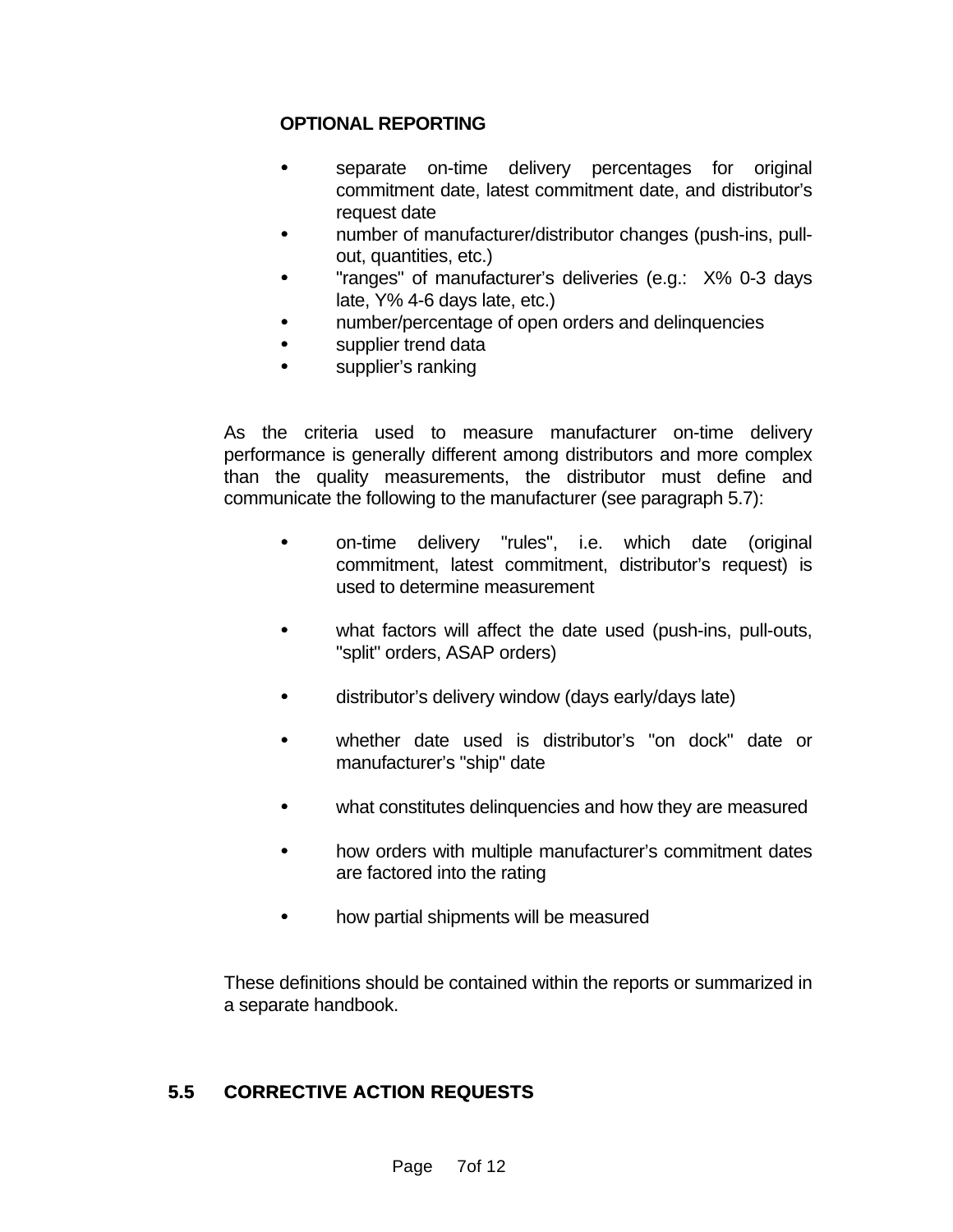Corrective action requests may be generated by distributors and issued to manufacturers as a result of quality problems or sub-standard performance. The manufacturer is required to investigate the reported quality problem, identify the root cause of the problem, and implement an applicable corrective action (containment, short-term, and/or long-term) to prevent recurrence of the problem. A formal, written response on the distributor form (see sample form in Figure 1) is required by the agreedupon due date. If the final response cannot be provided by the due date, then an interim response must be provided that includes a milestone plan and/or expected date for the final response.

Corrective action requests should include the following fields:

# **TO BE COMPLETED BY DISTRIBUTOR**

- ü manufacturer's name
- date issued
- corrective action request number
- description of problem
- P.O. number(s), manufacturer's part number(s), date codes/lot numbers (as applicable)
- response due date
- hame of person and return address for completed form
- fax number and/or E-MAIL address
- ü copy of packing slip and/or other supporting documentation to further detail the problem attached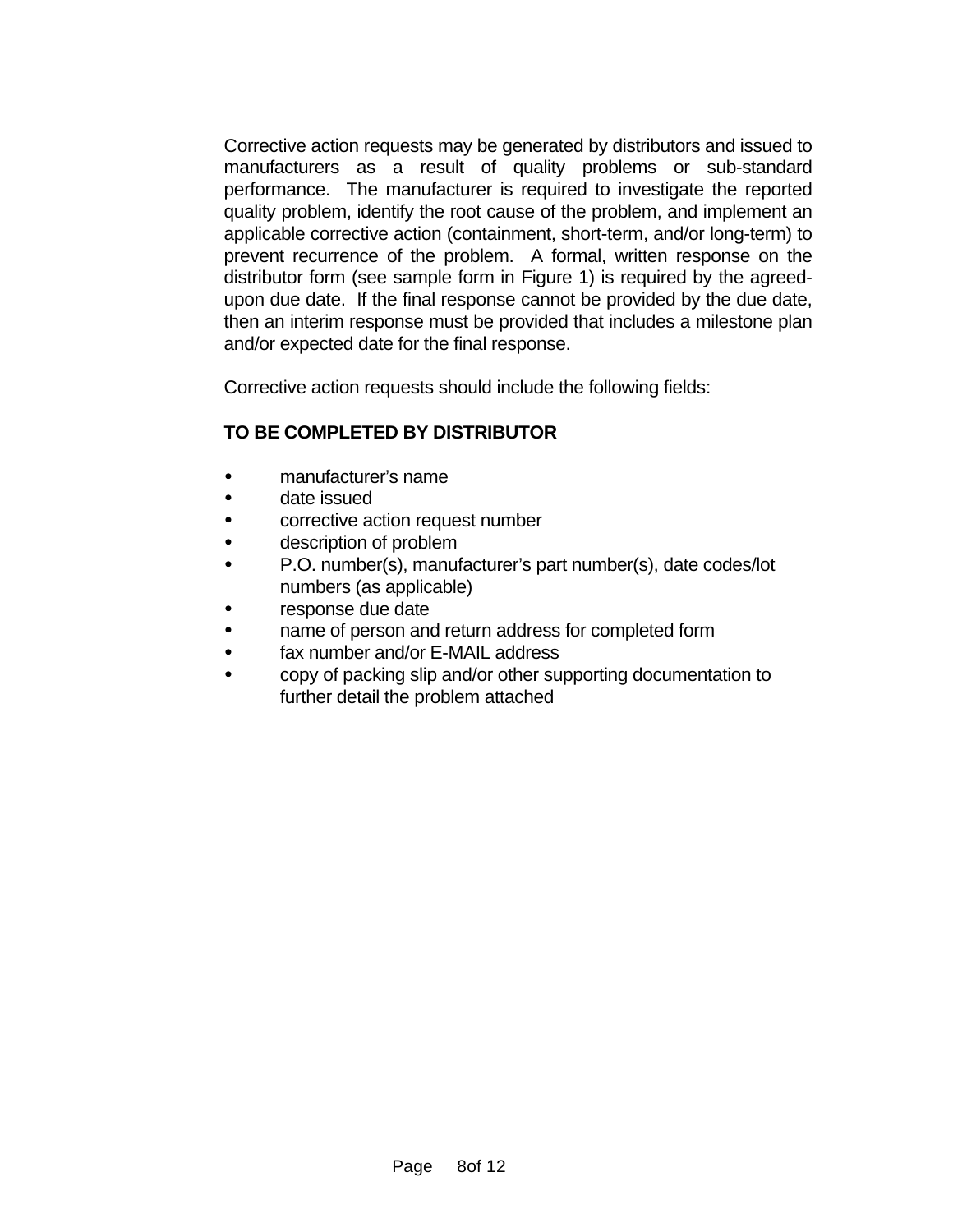Corrective action request responses should include the following fields:

# **TO BE COMPLETED BY MANUFACTURER**

- root cause of problem
- corrective action implemented
	- containment plan
	- short-term
	- long-term
- effectivity dates
- hame and title of person completing corrective action request, with their signature
- date completed

The manufacturer should identify the individual to whom the distributor should send the corrective action request. This individual should generally have the assigned responsibility and authority to ensure that the corrective action is implemented.

Responses to corrective action requests should be reviewed by the distributor and, if adequate, should be logged and closed by the distributor. Manufacturer's responses that are not adequate or are past due are reported as detailed in paragraph 5.6.

Corrective action requests disputed by the manufacturer need to immediately be communicated to the agreed-upon distributor's contact and satisfactorily resolved. If the corrective action request was, in fact, not required, then the distributor should immediately close the corrective action request.

# **5.6 CORRECTIVE ACTION REQUEST RESPONSIVENESS**

This measure is based on timely and adequate responses by manufacturers to distributor's formal requests for corrective action.

Information to be included is as a minimum as follows:

# **SUMMARY REPORTING**

- manufacturer's name
- time period measured
- number of corrective action requests issued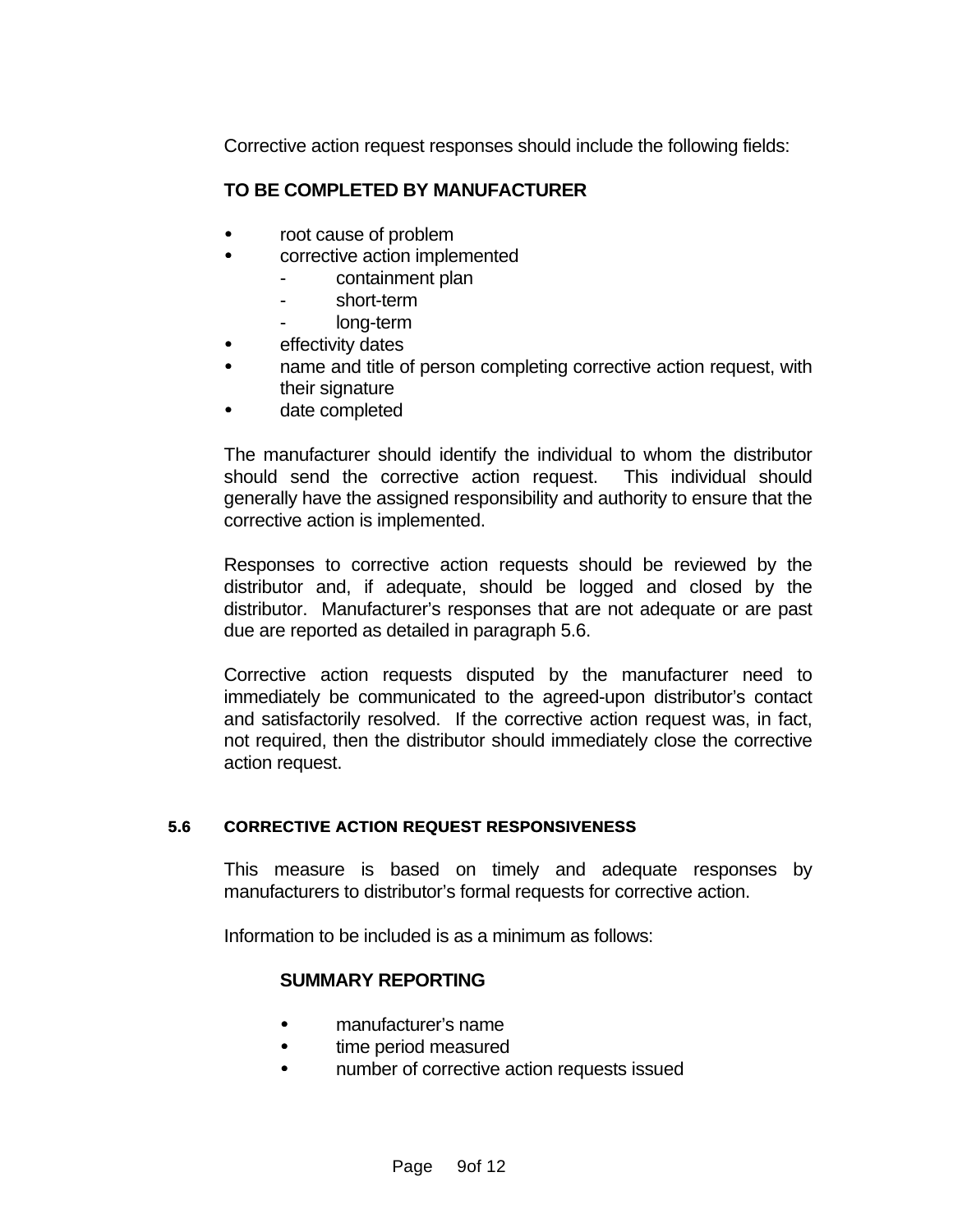- number of corrective action requests responded to adequately by the manufacturer in respect to the due date
- number of open corrective action requests open
- number of late corrective action requests responses
- ü average response time

# **DETAIL REPORTING**

- specific corrective action request number
- specific P.O. numbers to which corrective action requests were issued
- specific part numbers and quantities
- the reason that the corrective action request was issued

Distributors must define and communicate the following to manufacturers:

- under what conditions a corrective action request would be generated and sent to the manufacturer
- reason for specific corrective action requests
- due date for manufacturer's response

# **5.7 REPORTING**

Though the measures described in paragraphs 5.2 through 5.6 may be generated by different groups within the distributor, they should be communicated to the manufacturer at the same time in one combined report.

Summary reports should be prepared on a monthly basis and sent to the agreed upon manufacturer's management representative(s). Details on any "nonconforming" orders should also be provided with these reports.

The complete detail (and optional, if applicable) reports do not need to be sent to the manufacturer, unless specifically requested by the manufacturer. When requested, they should be provided to the manufacturer in a timely manner.

Sample reports are shown in Figure 2.

# **5.8 PERFORMANCE IMPROVEMENT**